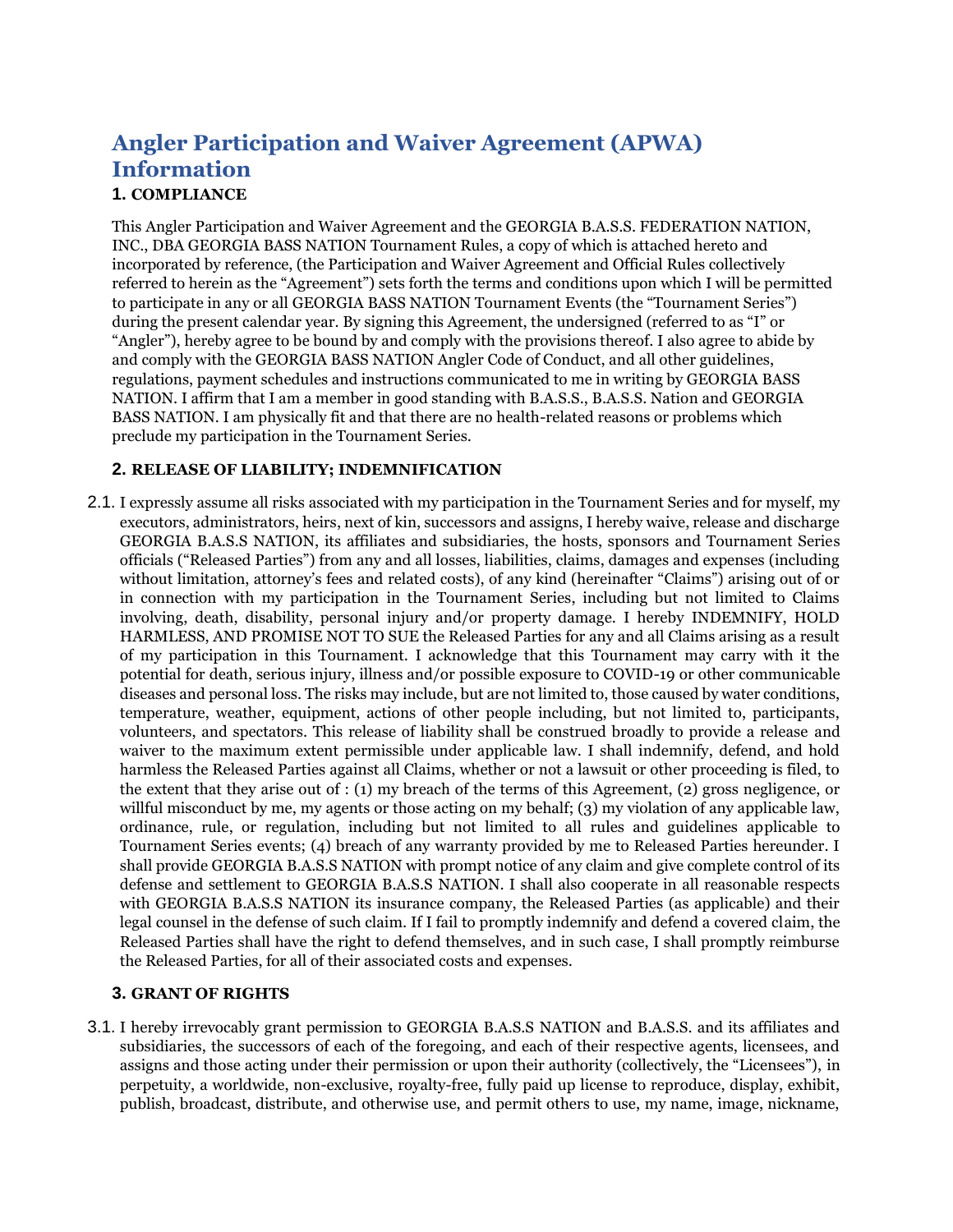initials, symbols, likeness, signature, photograph, voice, statements, biographical material, and any and all attributes of my personality and appearance (collectively, my "Identity") in materials created in connection with my participation in the Tournament Series (collectively, the "Materials"), alone or with other materials, in connection with the promotion of GEORGIA B.A.S.S NATION and B.A.S.S., the Tournament Series and any other events staged by GEORGIA B.A.S.S NATION and B.A.S.S., in any and all manner and media now known or hereafter devised, including without limitation, in print, on television programs, websites owned by or affiliated with the Licensees, on third-party websites, in social media channels, in public relations materials and for any lawful purpose in its sole discretion. During Tournament Series I agree to promptly and fully comply with all filming, camera location and other rules, guidelines and instructions of B.A.S.S. or GEORGIA B.A.S.S NATION.

- 3.2. I hereby warrant that I have the right to make this release and that my granting this release and the rights conveyed thereby will not infringe the rights of any third party**.** I represent and warrant that I have or shall obtain any rights and permissions from all third parties sponsoring or affiliated with me needed by B.A.S.S. or GEORGIA B.A.S.S NATION (the "Third Party Rights") to effectuate the grant of rights set forth in paragraph 3.1. These Third Party Rights from sponsors and affiliates shall grant B.A.S.S. or GEORGIA B.A.S.S NATION the right to utilize such third party logos, insignia, trade dress or other intellectual property (collectively "Third Party IP") shown in any Materials featuring me, or otherwise in connection with B.A.S.S.'s or GEORGIA B.A.S.S NATION's use of my Identity as set forth in paragraph 3.1. Provided that such Third Party IP is only shown in conjunction with my Identity, (for example, on apparel worn by me or on items used by me), B.A.S.S. or GEROGIA B.A.S.S. NATION shall not be required to seek approvals from such Third Parties.
- 3.3. I acknowledge that the Licensees have no obligation to use the Materials or my Identity. I hereby waive any right that I may have to inspect or approve any finished product or the use to which it is applied and I agree no further approval is required for the Licensees to use any Materials or my Identity and that the Licensees will not be liable to me for any distortion or illusionary effect resulting from the exhibition, publication or broadcast of the Materials or my identity. I acknowledge and agree that no further payment or consideration will be due to me for B.A.S.S.'s or GEORGIA B.A.S.S NATION's use of the Materials or my Identity as authorized herein.
- 3.4. I acknowledge that all right, title, and interest in and to the Materials, including without limitation all copyrights and trademark rights, shall be the sole and exclusive property of B.A.S.S. and GEORGIA B.A.S.S NATION and that B.A.S.S. or GEORGIA B.A.S.S NATION has the unlimited right throughout the universe to edit, modify, and otherwise use such Materials. With regard to the Licensees' exploitation of the rights granted hereunder, I, on behalf of myself and my heirs, executors, administrators and assigns, hereby irrevocably (a) release, discharge and waive all claims, demands, losses and liabilities of any nature against the Licensees that I, my heirs, executors, administrators and assigns had, now have, or hereafter may have, including, but not limited to, claims in the nature of copyright infringement, defamation, disparagement, slander, false light, violation of the right of privacy or publicity, or the like, and (b) covenant not to make any claims against any of the Licensees.
- 3.5. During the Tournament Series, and subject to compliance with B.A.S.S. or GEORGIA B.A.S.S NATION guidelines,

B.A.S.S. or GEORGIA B.A.S.S NATION hereby grants to the undersigned Angler, the right to create, use and publish Angler created materials ("Angler Materials") such as still photos and video shot by Angler, on Angler's website and social media channels.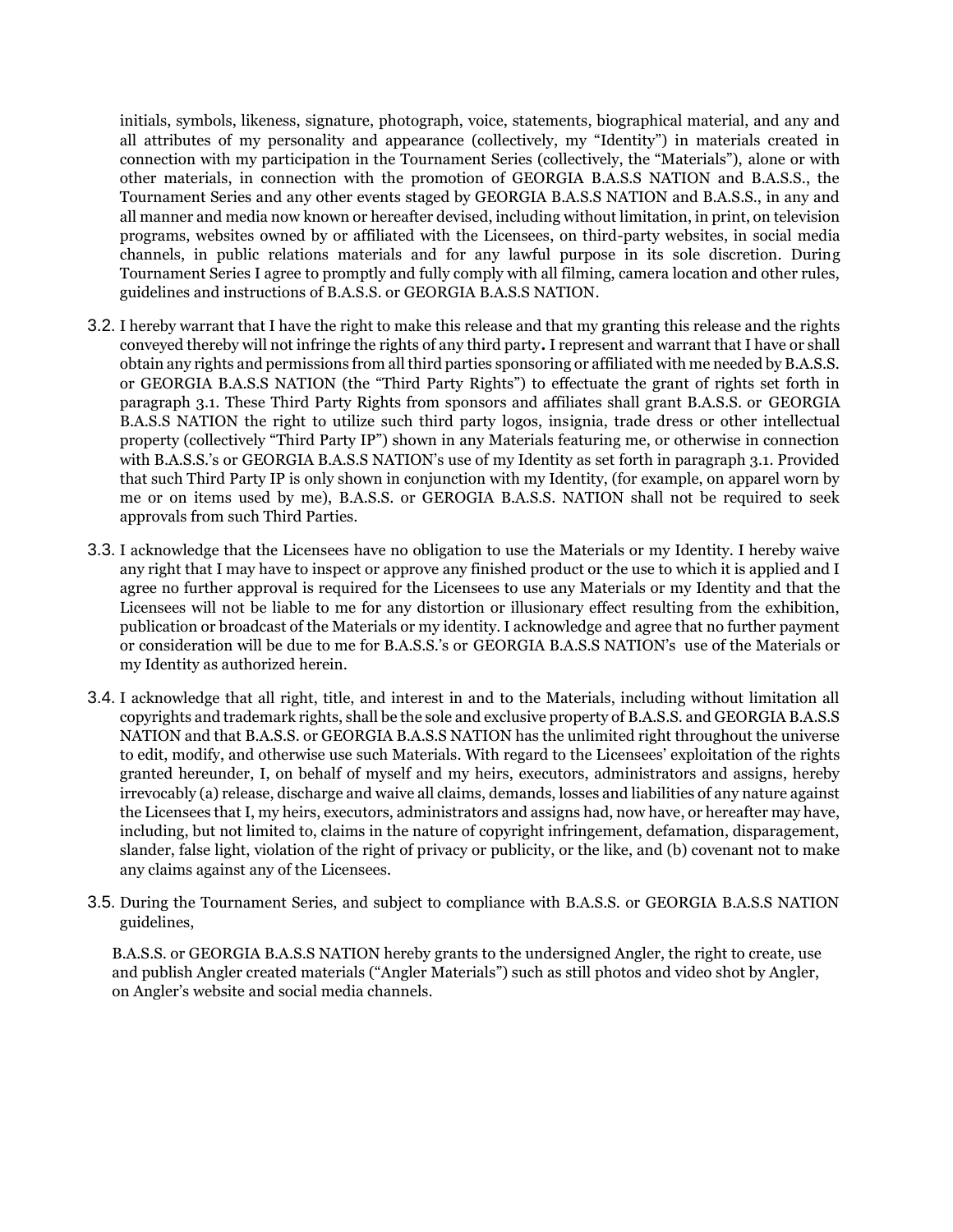#### **4. INSURANCE**

I represent and warrant that I now have or will obtain prior to the tournament series, boat owners (WLI) Watercraft Liability Insurance (including coverage for third party property damage and bodily injury) with no "tournament exclusion," having a minimum limit of \$300,000 per occurrence OR an alternative to the \$300,000.00 coverage is if the boat owner has a one million dollar minimum "UMBRELLA" Liability Policy then she/he is only required to have \$100,000 WLI policy coverage.. The insurance must be issued by a reputable insurer rated A or better by A.M. Best and Company. I shall provide Georgia B.A.S.S. Nation with satisfactory evidence of that insurance prior to my participation in any tournament event OR at any time requested by Georgia B.A.S.S. Nation.

- 4.1 If I am **not** the legally registered owner of the boat being used for the tournament series, I represent and warrant that I have completed or will complete prior to the tournament series, the on-line form titled "Borrowed Boat: Permission to Use" and comply with the stated insurance requirements set forth therein. I shall provide Georgia B.A.S.S. Nation with satisfactory evidence of the completed form and insurance prior to my participation in any tournament event or at any time requested by Georgia B.A.S.S. Nation. **5. MISCELLANEOUS**
- 5.1 I represent and warrant that I now have or will obtain prior to the tournament series, a valid and active GDNR Certificate of Boat Registration OR applicable state of registration.
- 5.2 I represent and warrant that I now have or will obtain prior to the tournament series, a valid and active GDNR Fishing license for the date(s) required for the tournament series.
- 5.3 I represent and warrant that I will have or will obtain prior to the tournament series, as required by law (All operators born after January 1, 1998, must have passed a boater education course approved by the Department of Natural Resources and have card on board to operate any vessel), an endorsement of having passed a boater safety course and provide proof thereof, regardless of age.
- 5.4 Contingency Programs. Contingency programs are sponsor-funded programs developed to reward Anglers based on a predefined set of criteria. Participation in contingency programs is at the Angler's discretion.

#### **6. LEGAL**

- 6.1 Truth Verification Test. By registering and signing the Participation Agreement, Angler agrees to submit to a truth verification test and abide by its conclusion should he/she be accused of a rule violation.
- 6.2 Communication. Angler must provide Georgia B.A.S.S. Nation with a current e-mail address. Angler agrees that delivery of any notice, communication, guideline or instruction to Angler via email shall constitute notice to Angler and shall comply with any notice requirements set forth herein. Angler must also provide a personal cell number capable of receiving text messages from Georgia B.A.S.S. Nation.
- 6.3. Governing Law, Venue, and Jurisdiction. This Agreement shall be governed by and interpreted in all respects in accordance with the substantive laws of the state of Georgia, without regard to its choice of law and/or conflicts of law principles. Angler irrevocably agrees that any disputes directly or indirectly arising out of or relating to this Agreement shall be resolved exclusively in the state or federal courts located Walton County, Georgia, and consents to such venue and to the exclusive jurisdiction of any such court over any such dispute.
- 6.4. Miscellaneous**.** If any provision of this Agreement is determined to be invalid by a court of competent jurisdiction, such determination shall in no way affect the validity or enforceability of any other provision herein. This Agreement sets forth the entire agreement of the parties with respect to the subject matter hereof and supersedes any and all prior or contemporaneous oral and/or written representations, discussions, negotiations, understandings, and/or agreements relating to the subject matter hereof. This Agreement may not be modified except by an instrument in writing signed by both parties. In signing this